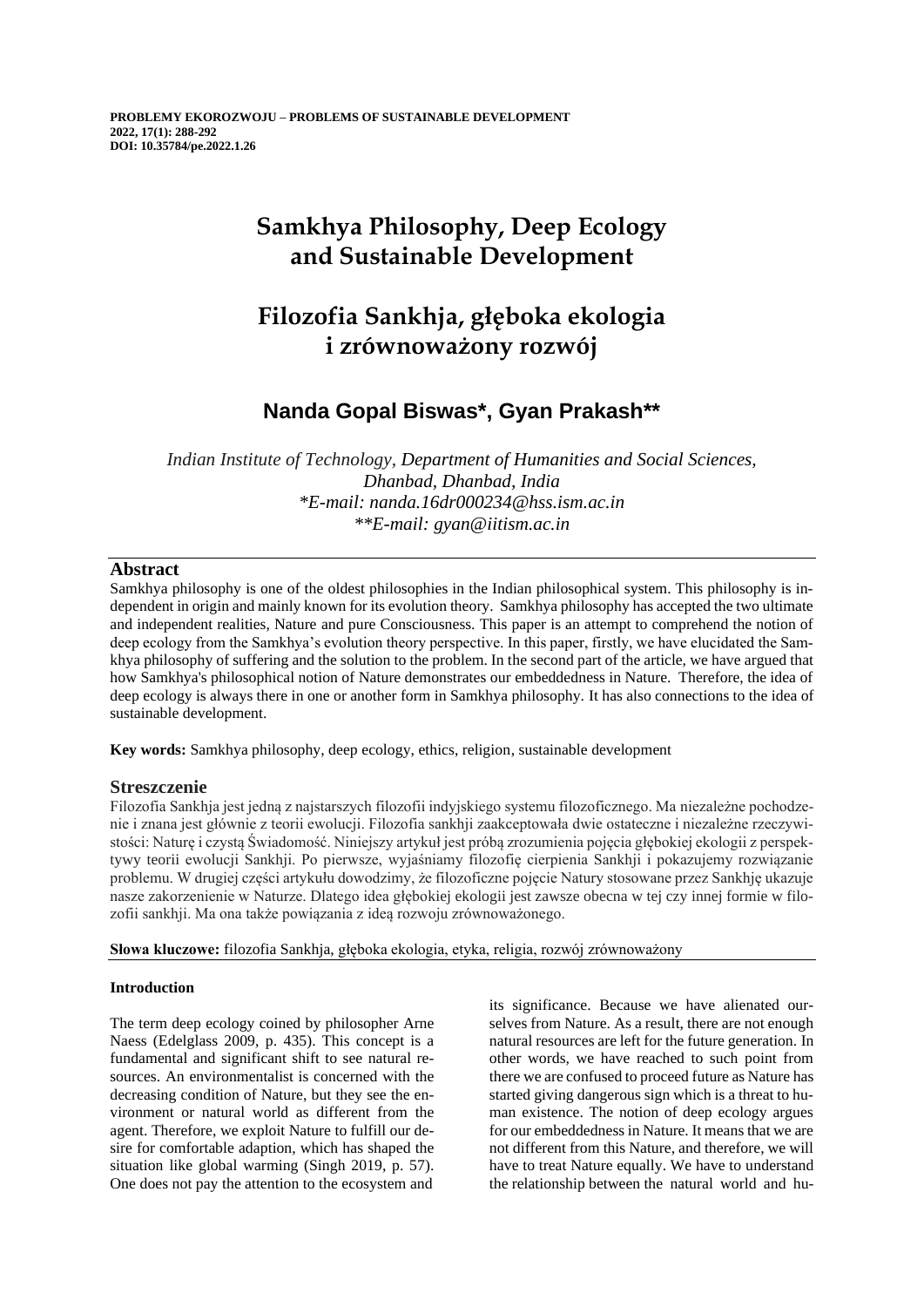mans from an ecocentric perspective (Prakash 2018, p. 218).

In India, many human actions are guided by religion. Again, there is an argument that Indian religion does not argue for Nature or sustainable development. Many scholars have argued that Indian religion is mainly for human suffering and its solution. Primarily, the ultimate reality or ultimate goal of life is discussed in Indian philosophy (Prakash 2018). In this paper, we will be discussing the Samkhya philosophy, which is one of the oldest philosophical systems in India and also independent in origin (Hiriyanna 2009, p. 267). It is said that this philosophy is as old as *Upanisads*(Hiriyanna 2009, p. 267; Sharma 2003, p.149). Samkhya philosophy elucidates the number as the word *Samkhya* means number. This philosophy accepts the ontological dualism and argues for 23 categories to explain the universe.

In this paper, we have argued that Samkhya's philosophy of evolution supports the notion of deep ecology. Therefore, we have demonstrated that Samkhya philosophy does argue for the natural world and suggests for the balance behavior. If people are morally aware, then people can make a better world based on their wise action. Here philosophy and ethics are needed in the field of Sustainable Development. This paper is an attempt to elucidate that there is a need for philosophy and ethical teaching for sustainable development from a different religious point of view. We have taken Samkhya ethics for the analysis. Since Samkhya philosophy is the oldest system; therefore, the ethical and philosophical elucidation of the Samkhya is very significant for the contemporary debate on sustainable development.

#### **The theory of evolution in the Samkhya philosophical system**

Samkhya philosophy is the oldest philosophy of the Indian philosophical system, which is propounded by Kapila. However, Samkhya's philosophical text, namely *samkhyakarika* (350-450 AD), is the earliest authentic text available to Samkhya philosophy. This philosophy elucidates like other Indian religions, the main problem or, more precisely, the leading cause of human suffering and its solution. The feeling of sorrow is one of the most penetrating and challenging feelings in human life. Basically, for most of the Indian religion, life is the sum of countless sufferings. There are many different causes of this sorrow. Therefore, the human being has always sought ways to overcome or overcome this suffering. The various Indian philosophical ideas originate through this paradigm. *Samkhya* Philosophy is no exception. However, *Samkhya* philosophy is independent in origin. According to *Samkhya* philosophy, liberation is the extinction of happiness-sadness-ignorance. This emancipation is called *kaivalya*, and this is the supreme or absolute object of human pursuit. Accomplishing the happiness is the summum bonum of life

in *Samkhya* philosophy. This philosophy accepts the matter or nature (*Prakrti*) and pure consciousness (*Purusa*) as ultimate reality (Hamilton 2001, p. 117). However, both reality alone cannot produce the world. Because Nature is not intelligent, so it cannot create the world. And again, the pure Consciousness does not have a matter, so it cannot produce something which does not belong to it. Therefore, Nature needs the influence of pure Consciousness. This can be understood with a simile mentioned by Buddhist monk Buddhaghosa in his work. Buddhaghosa gives the analogy of a man who is blind by birth and a stool crawling or lame. Both of them wanted to go somewhere but they cannot go outside, since blind man cannot see and lame cannot walk. The blind man said to the person who cannot walk 'look, I can do what should be done by legs, but I have no eyes with which to see where is rough and smooth'. The crippled also express his problem and said 'look I can do what should be done by eyes, but I have no legs with which to go and come'. The blind man was delighted, and he made the cripple climb upon his shoulder. Sitting on the blind man's shoulder the cripple instructs him the path. Here the blind man has no efficient power to travel by his active power or by his strength. Again, the disabled person also has no active ability to move by his efficient power or by his strength. But there is nothing to prevent, their going when they support each other. (Nanamoli 1956, XVIII: 35). The same way, matter, and pure Consciousness are the leading cause of evolution. But Nature cannot produce the universe because it is not intelligent. And again pure Consciousness dost not have matter. However, *Samkhya* philosophy has given independent status to both. Therefore, there is a debate over the starting process of this evolution. Because there is an argument that if both entities are independent than who compel them to come together for evolution. How it all started. However, we are not going to elucidate this here because this is the out of scope of this paper. Here it is significant to understand the nature of the matter in *Samkhya* philosophy. Nature (*Prakrti*) is comprise of the three substance or in other words matter is the equilibrium position of the three *gunas* namely, *sattva*, *rajas* and *tamas*. However, it is significant to note that they are not qualities but substance (Sinha 2015, p. 13). These three substances are significant in understanding the nature of the world and the cause of human suffering. The first quality, *sattva*, is the cause of pleasure, love, and joy. The second substance, *rajas*, produces all forms of grief, and finally, the third substance, *tamas*, is the cause of all kinds of delusion, laziness, and sleep (Sinha 2015, p. 13). Since the world is the manifestation of matter and the pure Consciousness, therefore, all three substance is present in every object of the world, and we perceive the object differently due to above mentioned three different substances. Now, it is significant to elucidate the evolution process. As we have discussed above,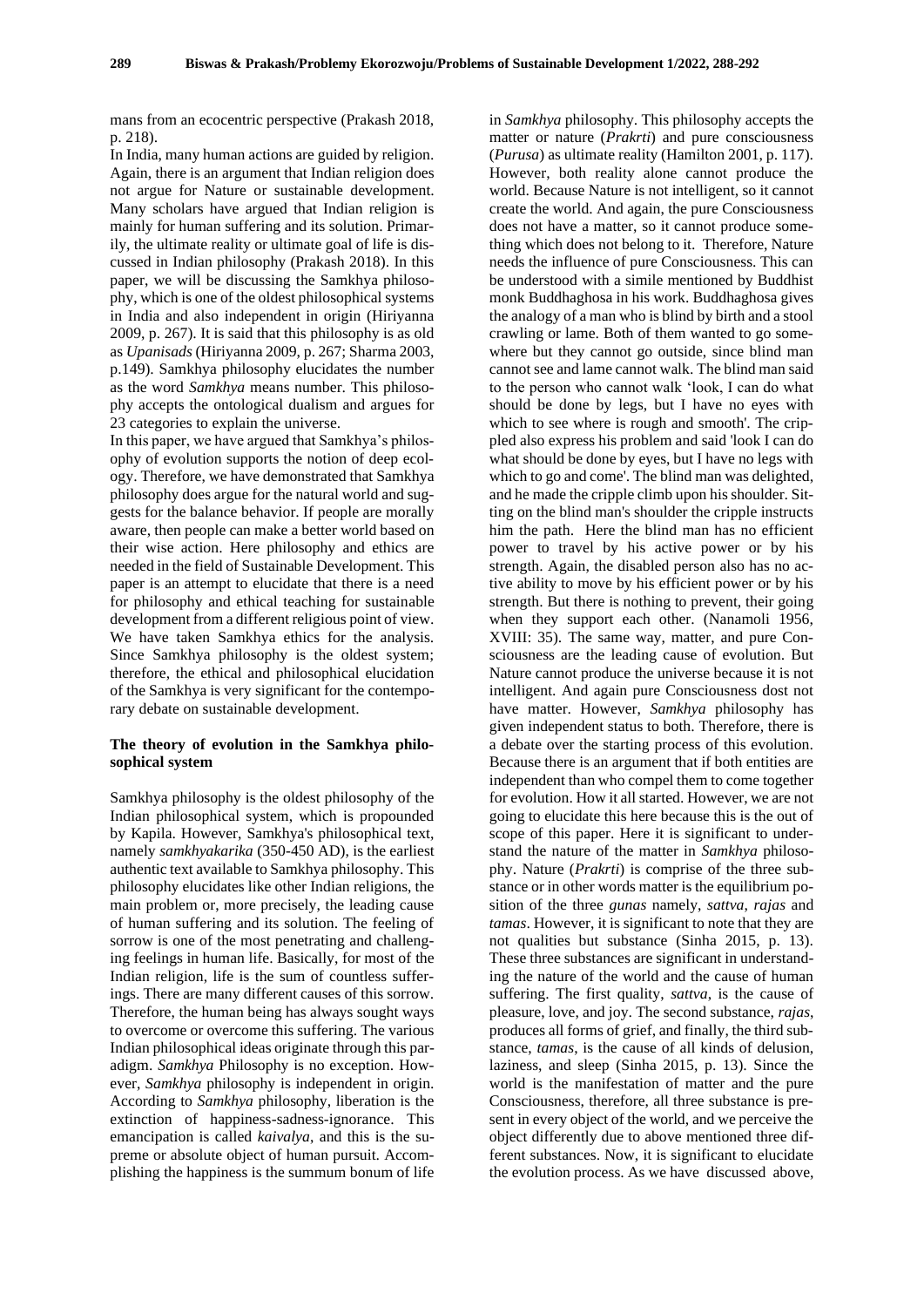

Figure 1. The evolution process

that Nature and pure Consciousness produce the universe, but how both realities come together is debatable. However, after the influence of pure Consciousness, Nature creates the world. The evolution process can be understood by the figure 1.

As we have shown in figure 1 that Primal Nature produces intellect and then ego. Here it is significant to note that Primal Nature is an equilibrium position of above mentioned three substance. However, ego function is the leading cause of ignorance, and these ignorances lead us to the cycle of birth and rebirth. It is significant to elucidate the notion of suffering in *Samkhya* philosophy. This suffering and attachment of the soul with the body is called bondage in *Samkhya* philosophy. Ignorance is the main cause of suffering. For *Samkhya* philosophy, human beings suffer in three different ways. Firstly, human emotion and passion caused physical disorder or mental agitation. Intra-organic, it is due to physical, mental, includes all kinds of bodily and mental suffering. Disease, anger, hunger, etc.. Second is called extra-organic caused by external influences, other human beings, animals, insects, birds, etc. And the last kind of suffering is caused by supernatural causes; this suffering is also due to external influences, but extraordinary causes like starts, earthquake, flood etc. (Sinha 2015, p. 73). The cessation of these three types of suffering is liberation in *Samkhya*. People have been searching for and inventing ways to get rid of this triple misery. It is said that although temporarily relieved of pathological grief in medicine, it does not eliminate pain. The grief comes to an end, but it does not mean that it is over. In the stimulation, that suffering begins again. Various philosophical communities have sought ways to end this suffering forever. In that case, many philosophers consider the theory to be the only way of salvation.

Though Indian philosophers thought liberation or liberation is the ultimate goal of life, they could not agree on the nature of liberation. *Samkhya*, philosophers believe that after attaining salvation, the creature has no doubts. But many philosophers also believe that salvation or liberation is not a state of happiness. Because happiness and sorrow are relative terms, where there is no sorrow, there can be no happiness. There are two aspects to salvation.

On the one hand, salvation means liberation. On the other hand, many philosophers think of salvation as a state of happiness and sorrow. However, *Samkhya* philosophy argues for the right knowledge for the ultimate happiness. Ultimate happiness can be attained through realizing the Nature of pure Consciousness, and it is only possible through the right knowledge (Sharma 2003, p. 163).

So far, we have been discussing the *Samkhya* philosophy of Nature and pure Consciousness. In the next section, we have argued that how *Samkhya* philosophy has supported the western concept of deep ecology.

#### **Samkhya Ethical Teaching, Deep Ecology and Sustainable Development**

The main aim of this section is to argue for deep ecology from *Samkhya*'s perspective. As we have mentioned in the introduction that Indian religion is known for human suffering and its solution. In Indian philosophy, elucidation of the external world and Nature of humans are only stepping stones because the highest end of the philosophy is to guide the human for ultimate reality. Therefore, right thought and right action is a significant to all the religion. In this section, we have argued that *Samkhya* philosophy ethical teaching has great implication for sustainable development. We would like to pinpoint our argument as following:

(1) The word *Prakriti* can be understood in the western term 'nature' (Nath 2015, p.130). In this philosophy, as we have discussed, everything, for instance, mind, sense, organ subtle, and the gross element, is the product or evolve form Nature (Nath 2015, p.130). This is shown in *figure 1* that sensory organs, motor organs five gross element and five subtle element are physical. Mind is also physical in character (Hiriyanna 2009, p. 274). Therefore, we as human being is the part of the this ecosystem and that is very analogous to notion of the deep ecology. This philosophy had defended the very sense of ecology and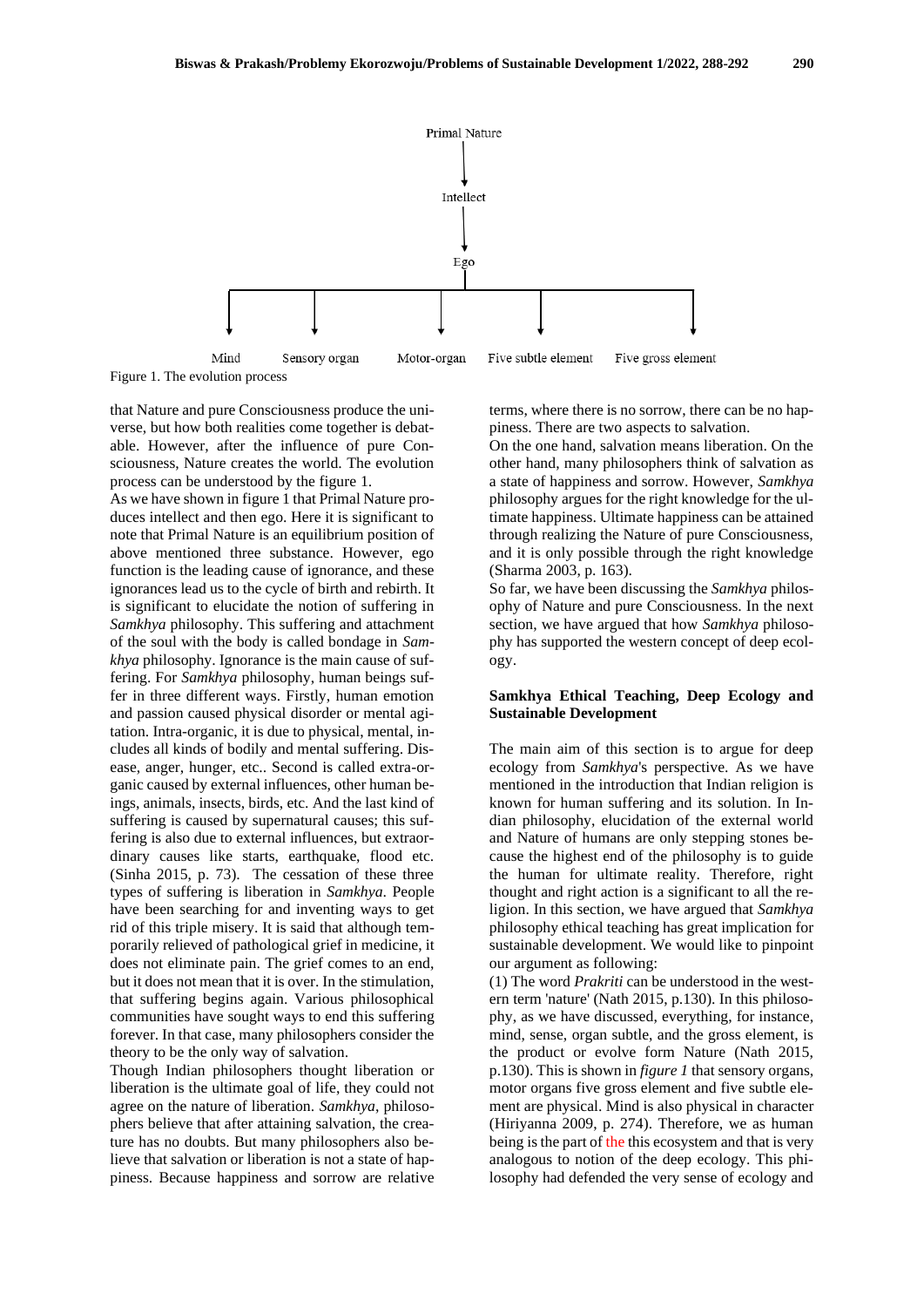has argued that Nature is the cause of everything, and knowledge of this fact can lead us to happiness. In other words, if one is aware that he is not different from Nature but part and parcel of it, then he may not be able to exploit or extinguish the natural resources. Because abolishing natural resources means destroying oneself.

(2) *Samkhya*'s ethics is intellectualistic (Sinha 2015, p.101). Moral life should be based on reasoning or knowledge. It argues that one has to understand or dispel the non-discrimination, and one has to act without the desire of its fruit (Sinha 2015, p.101). It is significant here to elucidate the nature of the action in Samkhya's ethics. For this philosophy, desire always forces us to perform certain activities, and actions produce the inclination towards something. Therefore, if one wants to break the chain and achieve happiness, then he has to act without the desire for any result. It means that one has to make sure that he is not going to perform any evil action. Here lousy action can be understood as harming other's life. Many other living beings is dependent on the natural world for their survival. Therefore, destroying natural resources means killing dependent living beings.

(3) As we have elucidated that Nature and Pure Consciousness is the main cause of the world. It means that the natural world is also the product of the same cause, and we are also part of the same chain. Therefore, alienation of ourselves from the natural world is not a precise model that is precisely analogous to the notion of deep ecology. Thus, the idea of deep ecology was always in *Samkhya* philosophy in one or another form.

(4) Samkhya philosophy believes in the cycle of birth and rebirth. This philosophy has argued that ignorance is the main cause of this problem. Due to ignorance and our ego function, our desire always lead us to the wrong action. For instance, we are using natural resources not only for basic needs but also for our extravagant life. This philosophy argues that our desire causes physical suffering. We are misusing natural resources to accomplish our desire, and this led to abolishing the stability of the natural world. As a result, human existence is in danger now. Therefore, one has to understand that rational thinking is significant before any act, and this logical thinking is always should be beyond our desire.

(5) For this system of philosophy, due to ego function, we believe that we are performing this action, or we are enjoyer (Zimmer 2005, p. 319). In other words, due to ego function, we believe that we are different for another living being. Samkhya philosophy argues that these are phenomenal experiences, and we are not separate from each other. Therefore, one has to always think of other pleasures and the significance of other's life.

(6) The practitioner of the system is in such a mental state where he does not think of his pleasure and pain. In other words, a person who is wise and does

not bothered by unpleasant events and is not overpowered by joy. It only means that he will not be harming any other living being for his pleasure and pain.

(7) *Samkhya* philosophy offers a complete practical solution to human suffering. One should control his desire because it creates an illusion and can impair the intellect. This philosophical system argues that an examination of thought is needed to purify the thought and take a significant step towards happiness. Pure happiness comes only with a wise act, and prudent action will not license for exploiting the Nature.

(8) *Samkhya*'s philosophical analysis of the universe has demonstrated that ancient Indian philosophy has specified a substantial place to the Nature. This philosophy has acknowledged that primal Nature is the ultimate reality. Therefore, one cannot abandon the Nature or in other words, exploiting the natural resources can be hazardous for human existence. Because we are part of the natural world.

#### **Conclusion**

In this paper, we have argued that *Samkhya's* philosophy, the oldest philosophical system, of Nature is very similar to the notion of deep ecology. We have argued that there is an significant implication of this philosophy on sustainable development. This philosophy has demonstrated how Nature is the cause of everything. Therefore, we are part and parcel of this Nature. One cannot alienate himself from the Nature. We have also argued that how ego function led us for self-centric action and that is the main cause of our suffering. So if one wants happiness than he has to treat others in more rational way. In this paper, we have shown how Nature has got a significant place in the oldest Indian philosophical system. Therefore, we have to consider our action very seriously before the act. Since happiness is the main goal of our life, therefore, it is essential to treat natural resources in a controlled way, and we have to understand the significance of the Nature in our life. In concluding remarks, we can argue that the notion of deep ecology is always there in one or another form in *Samkhya* philosophy.

#### **References**

- 1. EDELGLASS, W., 2009, Joanna Macy: The Ecological Self, *Buddhist Philosophy: Essential Readings*, eds. Edelglass, W., Garfield, J., Oxford University Press, New York.
- 2. HAMILTON S., 2015*, Indian Philosophy: A very short Introduction*, Oxford University Press, New York.
- 3. HIRIYANNA M., 2009. *Outlines of Indian philosophy*. Delhi: Motilal Banarsidass Publishers, Delhi.
- 4. DASGUPTA S. 1922. *A history of Indian philosophy*, I., Cambridge University Press, London.
- 5. NATH N. 2015, *Samkhya Philosophy of Prakrti,* Purbanchal Prakash, Guwahati.